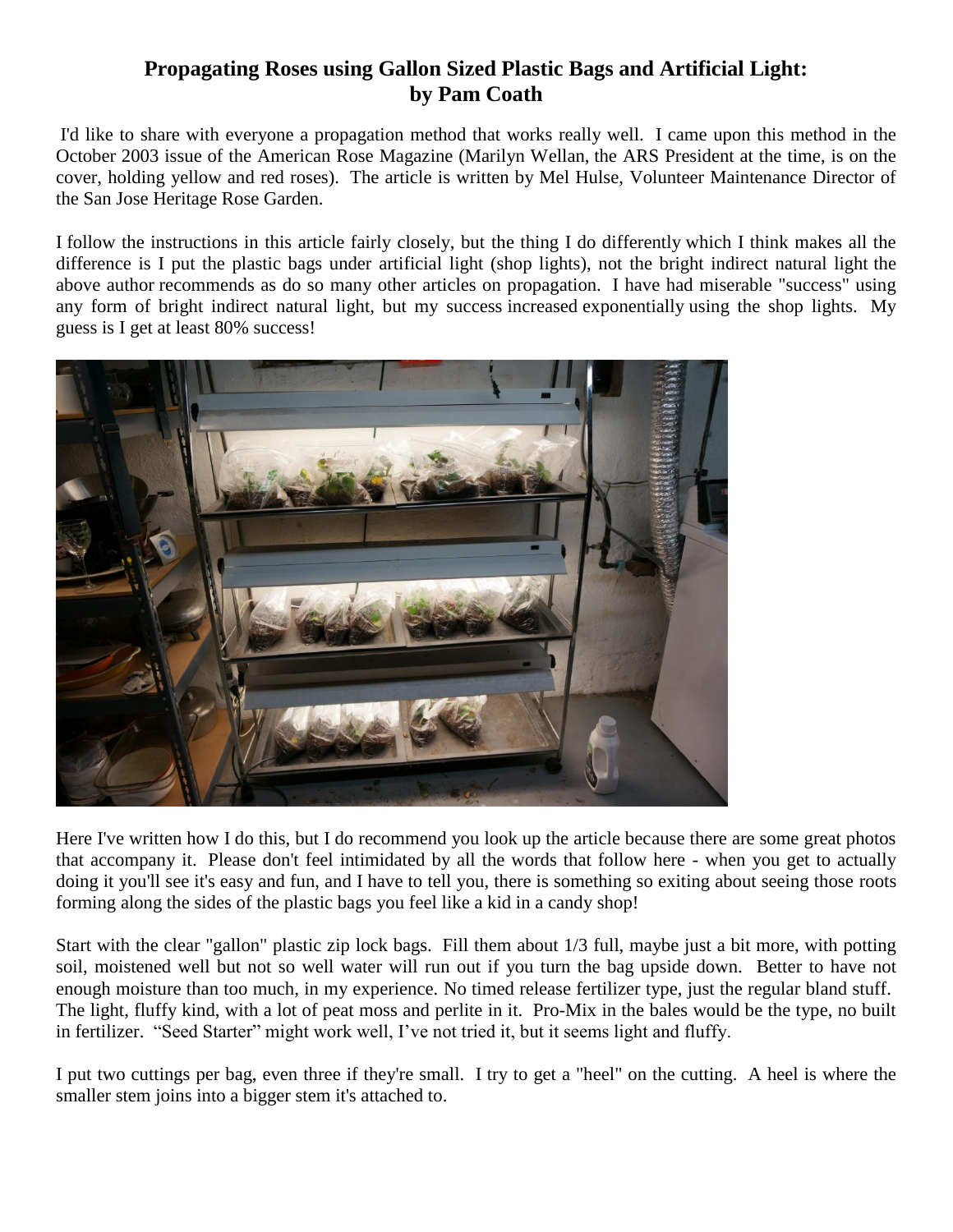Some propagation books will have photos of it. The article mentioned above has a good photo of this stem to stem juncture. I just trim around to keep a very small, thin piece of the main stem or "heel" attached to the base of the cutting. It's proven this juncture area has a lot of rooting hormones in it, and it's definitely true because I've seen those particular cuttings root fastest here in my basement.



But if you can't get a heel, don't worry. Just make a cutting with approximately two nodes underneath the soil (the bottom cut should be just below the last node, no excess stem left behind, doesn't matter about angle), and two leaf sets above, trim the leaves if they're huge or can't fit.

Also, the best cuttings I've done are with roses which have just finished their current cycle of bloom. I wait until the petals have fallen off. For some reason having to do with hormones, this is when they are the most ready to root. The only roses I've had trouble rooting are certain old roses and some rugosas, mainly stems with a lot of thorns. I've rooted roses after the first June flush, in the middle of summer, and in the fall, too, in each case just after the petals have fallen.

Sometimes you can only get sort of twiggy cuttings where there are four or more tiny nodes very close together in the section you want to put in the soil. Don't worry, put them all under the soil. With my fingernail, I gently scrape off any tiny forming buds I see because this is where the new roots will form. I don't use a knife to make scrapes at the bottom of the cuttings, as you see advised in some articles - I just haven't seen lots of roots forming from these areas, and suspect it can even cause a cutting not to take.

Here's a photo of some cuttings before I cut them off the main stem, with a planned "heel" attachment. These are Old Garden Roses, you see they have a lot of little thorns, and not much space between nodes. I very gently rub off those tiny little thorns. If you're doing a stem of a hybrid tea or a shrub rose, you may only have one or two nodes to work with, that's absolutely fine, and you mostly won't have a "heel" to work with, don't worry about that at all, often I do great cuttings with no heel. If you can get one, better though.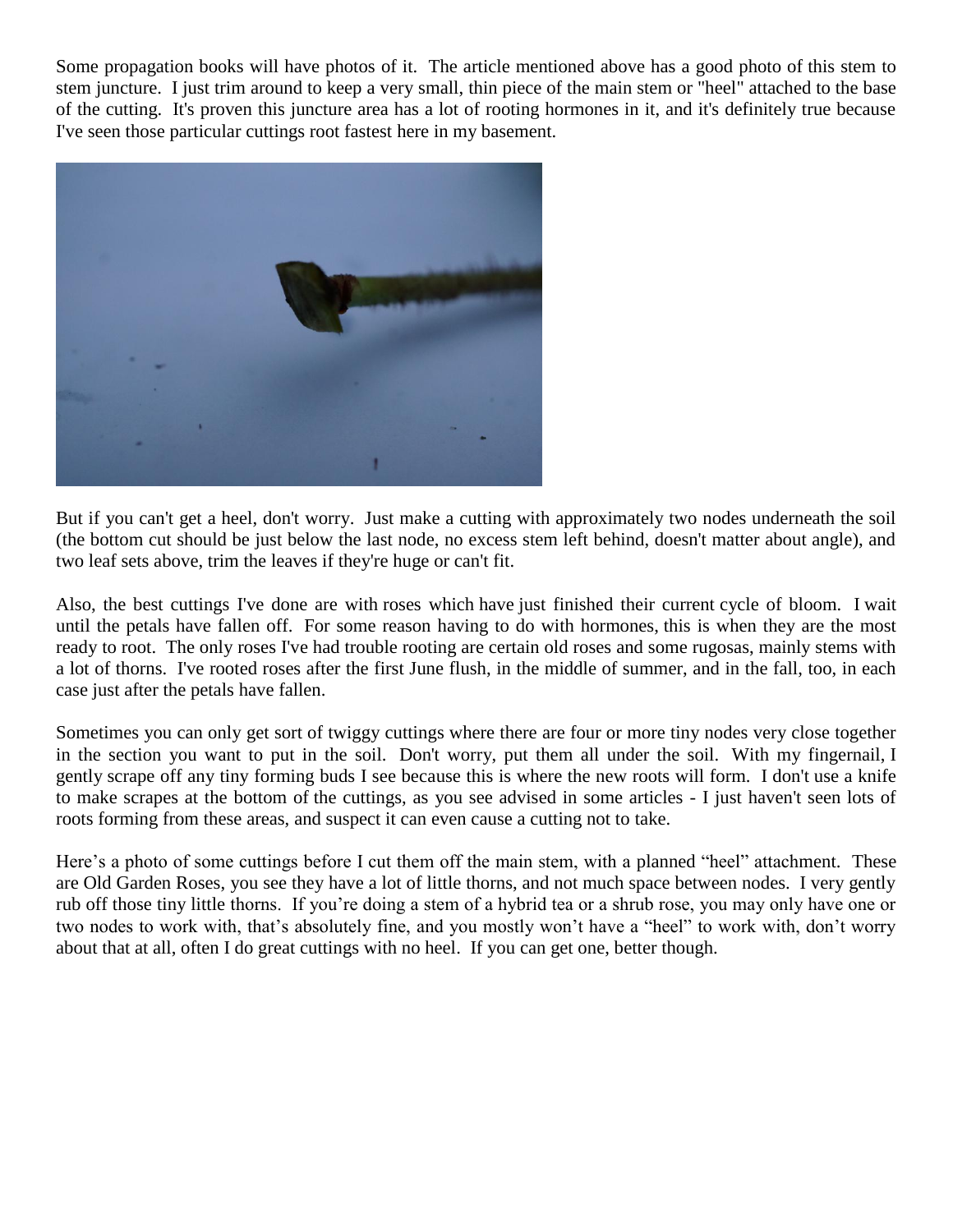

If you think there might be spider mites on the cuttings, rinse them off really well under gentle hose or a tap...I even gently rub off the undersides of the leaves with my fingers as I hold the cutting upside down under the faucet. If there's blackspot on the leaves, you might see it get bad and the leaves drop off in the bags. Try for blackspot free cuttings. The author of the above article recommends a spray mixture of 1/8 tsp. Baking Soda with  $1/8$  tsp. Miracle Gro for Roses in a 16 oz spray bottle which you can use at the time you put the cuttings in the bag and during the rooting process. I skip this step, but don't think it can hurt.

I use the regular rooting hormone stuff, the powdered kind. The kind I use is called RooTone by Rockland. I dip the cutting in, tap the excess off, and just stick it into the moistened soil, I don't even bother with a pencil hole first, etc.

Then I seal the bag. I then re-open a tiny section in the middle and blow the bag up and quickly re-seal it. I also write with an indelible marker the name of the rose and the date I put it in there. I use two plastic straws, the kind that bend at the top, inside the bag at either end, to sort of keep the bags propped up, as I've found even when I blow up the bags with air, eventually it comes out and the top of the bag crumples down, sometimes onto the cuttings. You can keep blowing the air in from time to time, I think the roses like it.

Then, this is the part I consider crucial...I put the bags under shop lights in my basement. I have the shop lights on a timer, 16 hours. The bags are put really close to the lights, the tops of the bags are only an inch or two away from the bulbs, and the leaves if you measured would probably be 4 to 6 inches away from the lights. It is cool light, it's perfect, really. The cuttings appreciate the cool temperatures of the basement, too. This is where my method differs from other write-ups about this, they all seem to say put the bags in indirect natural light forget this, many will fail, in my opinion. Definitely use the shop lights - I use the full spectrum bulbs. Will they root with just plain florescent bulbs? Probably!

In my basement, I have a three-tiered lighting system I bought from a catalog, it is excellent. I wanted even more lights and did it inexpensively by getting two saw-horses from my neighbor, and an old counter top from them too, making a table out of that and just dropped the shop lights from the ceiling with lightweight chains. Either way, the roses don't care, they just like the cool light, plain and simple. I have all this in the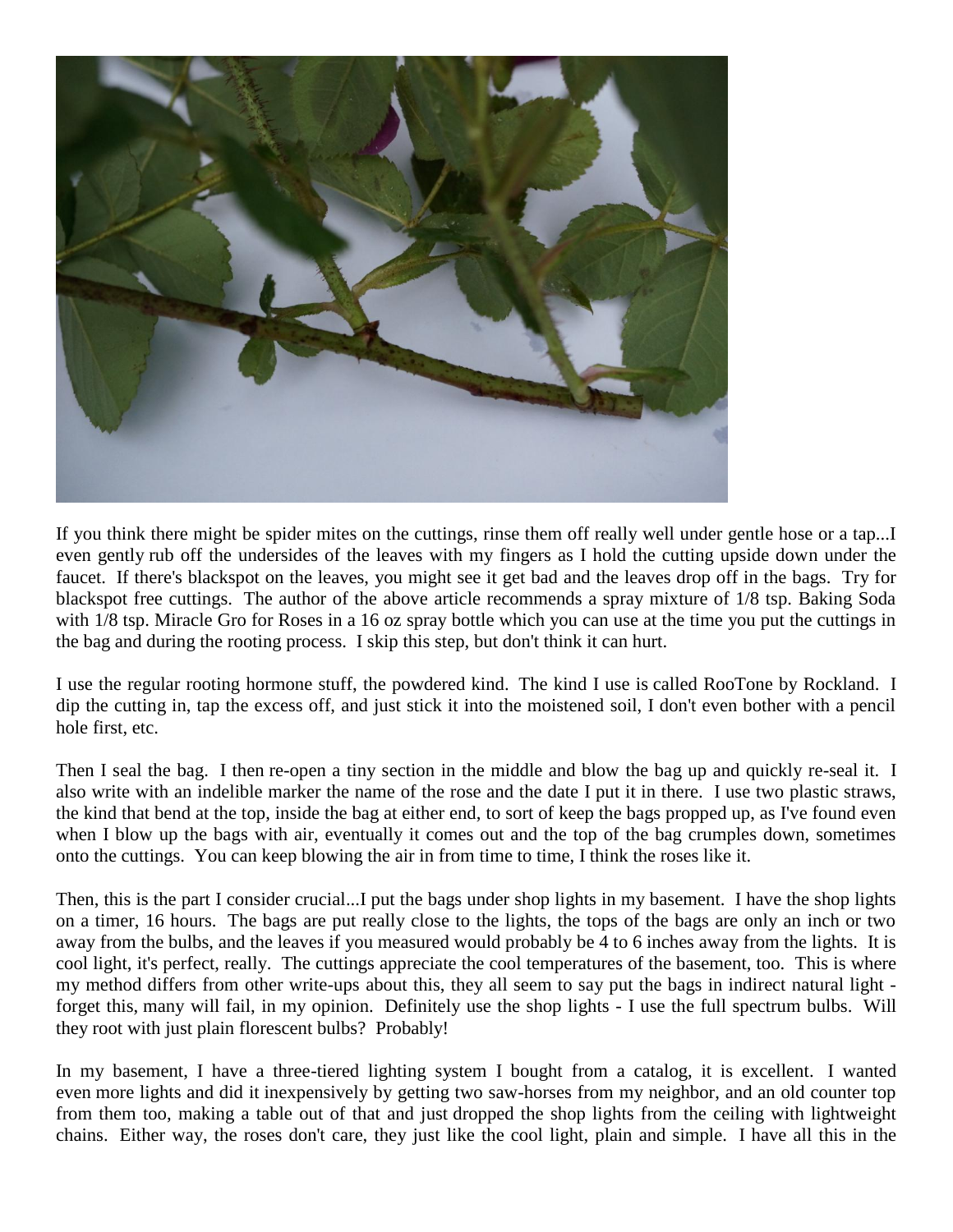room where the furnace and central air conditioning units are. The air conditioner runs a lot in summer and it sure is cool down there! My opinion is, the cuttings and new roots love this.

I've heard of people using bricks or cinder blocks, and just having the lights propped up on those at floor level.

I usually see the roots forming about two to three weeks from putting the cuttings in the bags, sometimes longer, but most are really raring to get out of the bags in one month. I open the bags a little one day, then more the next day, and finally prop them open with the plastic straws for several days, all in an effort to harden them off before planting them in pots. Here's a photo of a bag with the roots "raring" to get out of the bag.



I often get too excited to wait to see if the roots are forming to the point I'm seeing them at the base of the bags, and I'll often pull them out after say a week or two, to see if a "callous" is forming. A callous is a strange hardened white thickening that happens around the base of the stem at the bottom leaf axil, or even the bottom leaf axil and second, upper leaf axil. Eventually, this is where the tiny roots start to come out, and extend. Here's a good photo of a callous…



When the roses have lots of roots that are getting long and look like they really need more space, and I've had them "hardening off" in the bags for a week or so, I then take the cuttings up to the garage where I pot them up in medium sized plastic containers. I'm not good on sizing containers, but use the ones you would find a medium sized perennial for sale in at a nursery. I use scissors to cut the bags open along the side edges, fold away the two sides, and then carefully lift out the cuttings by putting my hand under the soil and roots and gently pulling them out and away from each other with as much of a root ball as I can. I already have the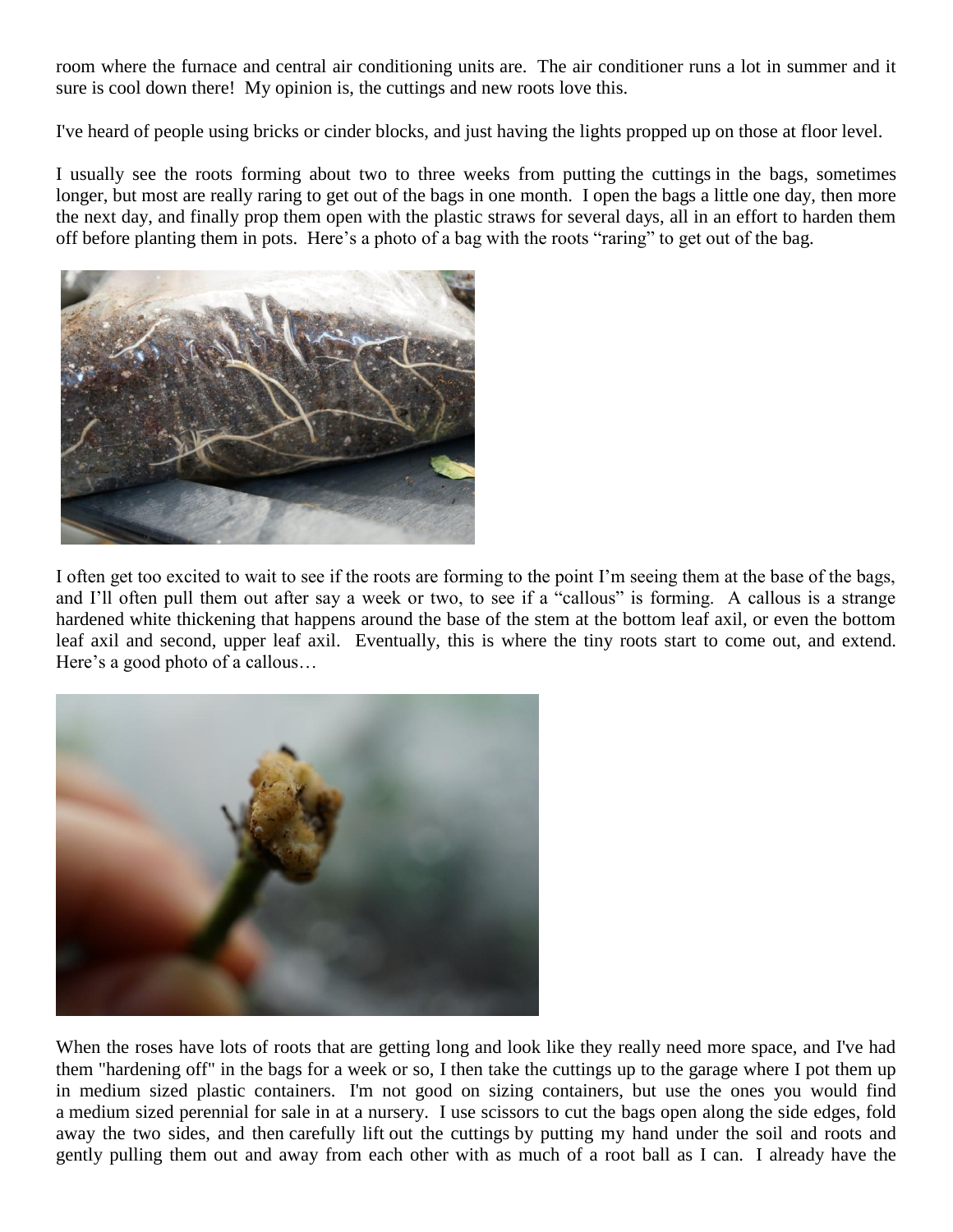plastic containers filled 1/2 to 2/3 full with moistened potting soil. I put the root ball cutting in, fill the rest of the pot with moistened soil, and water in. Again, use fluffy regular potting soil, with no fertilizers at all in it.



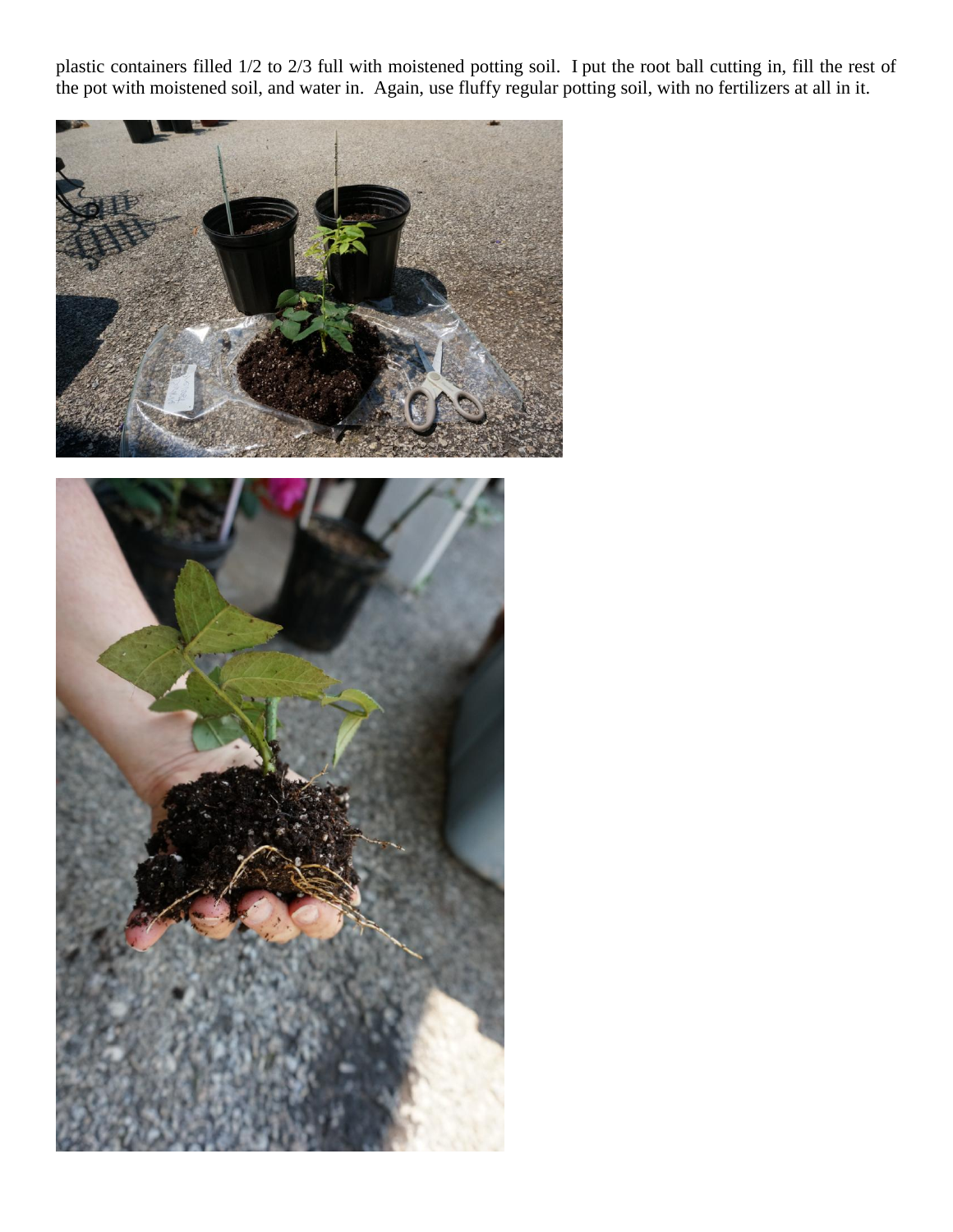I've used the vitamin B root stimulator stuff, but I've also had just fine results not using it. Go ahead and try it if you want, I don't think it hurts, but go by the directions and don't use too much. I wouldn't water in with any kind of fertilizer, though.

I use the plastic straws as markers, using the indelible pens to write the name of the rose and just sticking it in the pot.

I keep the cuttings in my garage, where they are in the shade during the day, but they are only a few feet away from the driveway where there is blazing sun. So, perhaps that would be considered "bright indirect" light. I take them out of the garage in the late afternoon, say 5:00, and put them into the direct light. They get that gentle sun until evening...they

stay out there until morning when they get another several hours of direct, gentle light. Then about 10:00 that morning I put them back in the garage. I do this cycle for about a week, then move them into more sun in the morning, back to the shade in the hottest part of day, back into late afternoon sun maybe at 4:00 instead of 5:00, etc.

After about two to three weeks of this, I have been giving them more and more sun, until they are in sun most or all of the day. I've gotten into the habit of using empty plastic pots in front of the pots with the roses in them to absorb some of the heat of the sun, because I think the roots can fry in those black plastic pots in the hottest sun.

If you can't be at home during the day to do this routine, perhaps put them under the shade of a tree would be good, but protect against rabbits, as I mention later in this article.

After about a week or so when they've been in the pots, I start to use fish emulsion or mild Miracle Gro from time to time, very light doses, like a teaspoon in a gallon and split between 10 cuttings in pots. You can do this if you've planted them in the ground too, but remember, light doses!



After a couple of more weeks, they can go in the ground, or wait until late summer or fall to plant. My opinion after doing this a couple of years is, if you can plant it about four or five weeks or so after you've had it in the